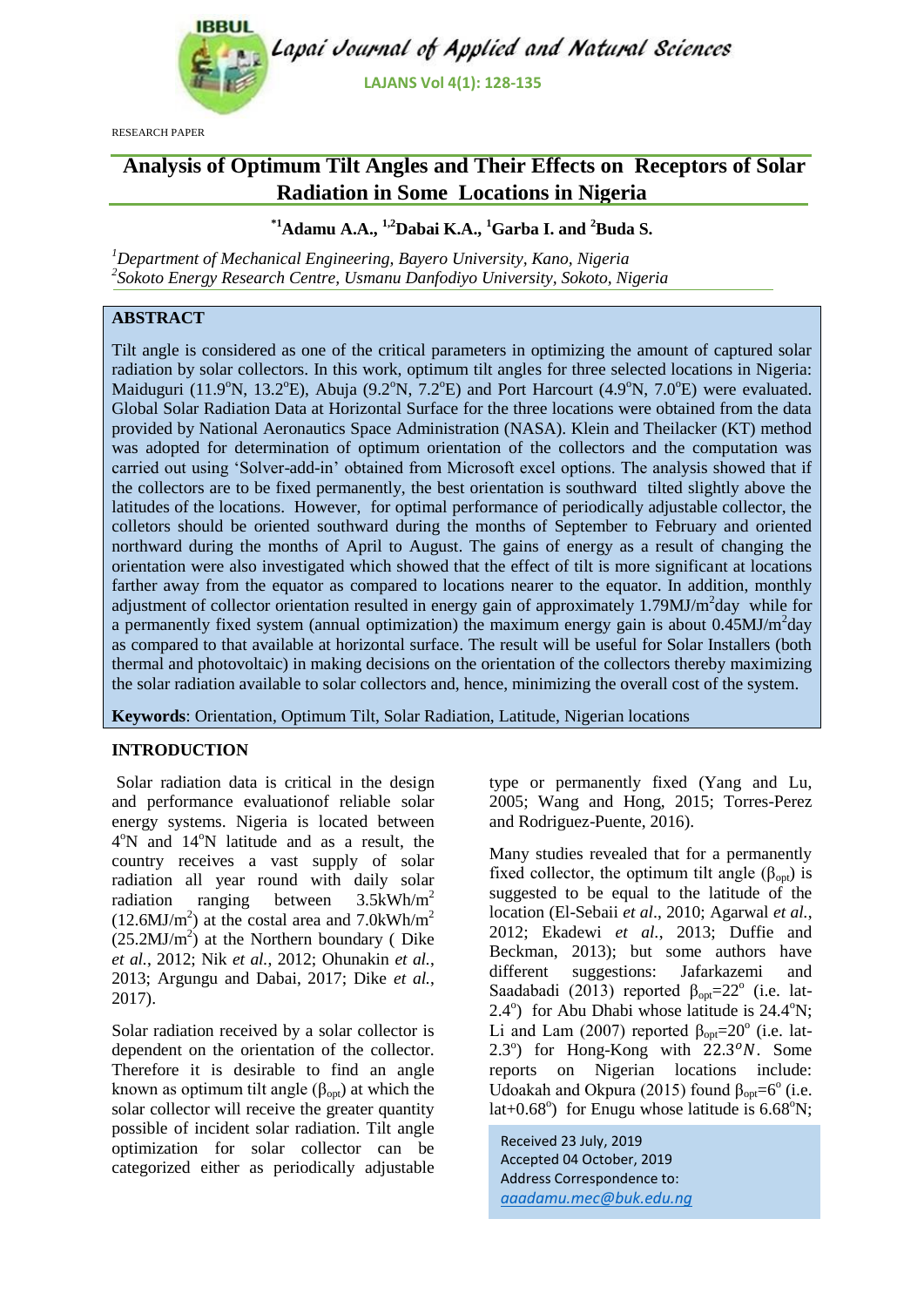Orizu *et al.* (2017) reported  $β<sub>opt</sub>=12.74°$  (i.e. lat+6.54 $^{\circ}$ ) for Onitsha with latitude of 6.2 $^{\circ}$ N; Eke (2011) found  $\beta_{opt} = 22.5^{\circ}$  (i.e. lat+11.3°) for Zaria with latitude of 11.2°N; Ajao et al. (2013) reported  $\beta_{opt} = 22^{\circ}$  (i.e. lat+13.54°) for Ilorin whose latitude is  $8.46^{\circ}$ N; while Fagbenle (1991) proposed that for lat<8.5°  $\beta_{opt}$ =lat+10°, while for  $8.5^{\circ}$  <lat <15°  $\beta_{opt}$ =lat+5°.

For collector that is to be adjusted half yearly, many authors recommended lat- $15^{\circ}$  during summer and lat+15<sup>°</sup> during winter (Agarwal *et al.*, 2012; Duffie and Beckman, 2013). Other different reports include: Ibrahim (1995) determined  $\hat{\beta}_{opt}$ =lat-21<sup>°</sup> during summer and  $\beta_{opt}$ =lat+13<sup>o</sup> during winter for Guzeluro-Cyprus, latitude of  $35.2^{\circ}$ N; Ahmad and Tiwari  $(2009)$  found lat-16 $^{\circ}$  during summer and lat+19<sup>°</sup> during winter for New-Delhi, latitude 28.6°N; Asowata *et al.* (2012) recommended  $\beta_{\text{ont}}$  in Vaal Triangle in South Africa as lat- $10^{\circ}$  during summer and lat+15° during winter; Orizu *et al.* (2017) found  $β<sub>opt</sub>$  for Onitsha as 0<sup>o</sup> during rainy season and  $25.5^{\circ}$  i.e. lat+19.36<sup>o</sup> during dry season.

Reports for other periodic adjustments are: Ulgen and Hepbasli (2002) reported  $β<sub>opt</sub>$  for the city of Izmir in the western part of Turkey  $(38.3°N)$  as  $4.3°$ ,  $43.0°$ ,  $55.7°$  and 18.3<sup>o</sup>during Summer, Autumn, Winter and Spring respectively.Idowu *et al*. (2013) predicted  $\beta_{opt}$  for locations between  $1^{\circ}N$  to  $14<sup>o</sup>N$  as lat+25<sup>o</sup> for Nov, Dec and Jan; lat+15<sup>o</sup> for Feb, Sep and Oct; lat-15 $^{\circ}$  for Aug; lat-25 $^{\circ}$ for May, Jun and Jul; and equal to lat for Mar and Apr.. Udoakah and Okpura (2015) reported  $\beta_{opt}$  for Enugu (6.48°N) as: 30°, 24°,  $6^{\circ}$  for Jan to Mar;  $0^{\circ}$  for Apr to Sep and  $18^{\circ}$ ,  $30^o$ and  $36^{\circ}$ for Oct to Dec respectively. Waziri *et al.* (2014) reported β<sub>opt</sub> for Kano  $(12.1^{\circ}N)$  as:  $35^{\circ}$ ,  $45^{\circ}$ ,  $35^{\circ}$ ,  $25^{\circ}$ ,  $15<sup>o</sup>$  and  $15<sup>o</sup>$  for Nov to Apr respectively. Eke (2011) reported  $\beta_{opt}$  for Zaria (11.2°N) as:  $26.5^o$ ,  $24.5^o$ ,  $10.0^o$ ,  $19.5^o$ ,  $26.0^o$ ,  $30.0^o$ , 24.0°, 21.0°, 11.5°, 19.5°, 27.0° and 30.0° for Jan to Dec respectively.

It can be seen from the literatures that there are many variations for proposed optimum tilt angles in various locations. This study investigated optimum orientation (azimuth and tilt angles) of solar collectors for three selected locations in Nigeria with latitudes, Longitudes, altitude respectively given as: Maiduguri (11.9°N, 13.2°E, 337m), Abuja  $(9.2^{\circ}\text{N}, 7.2^{\circ}\text{E}, 573\text{m})$  and Port-Harcourt  $(4.9°N, 7.0°E, 18m)$ ; after which the gain of energy as a result of changing the orientations were determined.

#### **Theoretical Background**

Several research works have been conducted to calculate monthly average daily radiation on a tilted surface,  $\overline{H}_T$ ; and many models were developed. In this work, Klein and Theilacker (KT) method was adopted for this work. It is given by (Duffie and Beckman, 2013; Goswani, 2015; Maleki *et al*., 2017):

$$
\overline{H}_T = \overline{H} \times \overline{R} \tag{1}
$$

Where:  $\overline{H}$  is the long-term monthly daily average solar radiation on a horizontal surface; and  $\overline{R}$  is a long term geometric conversion factor given by:

$$
\bar{R} = \bar{B} + \frac{\overline{\bar{H}}_d}{\overline{\bar{H}}} \left( \frac{1 + \cos \beta_t}{2} \right) + \rho_g \left( \frac{1 - \cos \beta_t}{2} \right) \quad (2)
$$

Where:  $\beta_t$  is the tilt angle (inclination); and  $\rho_a$  is the reflectance factor (albedo) and is usually taken as 0.2 for normal surfaces (Torres-Perez and Rodriguez-Puente, 2016);  $\overline{B}$ is the fraction of beam solar radiation on inclined surface to total radiation;  $\frac{\overline{H}_d}{\overline{H}}$  is the diffuse fraction and can be evaluated using Erbs correlation which is valid for long term average which is valid for  $0.3 \leq \overline{K}_T \leq 0.8$ . It is given by (Duffie and Beckman, 2013):

$$
\frac{\overline{\overline{H}}_d}{\overline{\overline{H}}} = \begin{cases} A, & h_{so} \le 81.4^{\circ} \\ B, & h_{so} > 81.4^{\circ} \end{cases}
$$
 (3a);

where:

$$
A = 1.391 - 3.560\overline{K}_T + 4.189\overline{K}_T^2 - 2.137\overline{K}_T^3
$$
 (3b);

$$
B = 1.311 - 3.022\overline{K}_T + 3.427\overline{K}_T^2 - 1.821\overline{K}_T^3 \tag{3c}
$$

 $h_{so}$  is the sunset hour angle on horizontal surface; and  $\overline{K}_T$  is the average daily clearness index given by:

$$
\overline{K}_T = \overline{H}/\overline{H}_o \tag{4}
$$

Where: $\overline{H}$  is the monthly average measured solar radiation; and  $\bar{H}_o$  is the monthly average extraterrestrial radiation on a horizontal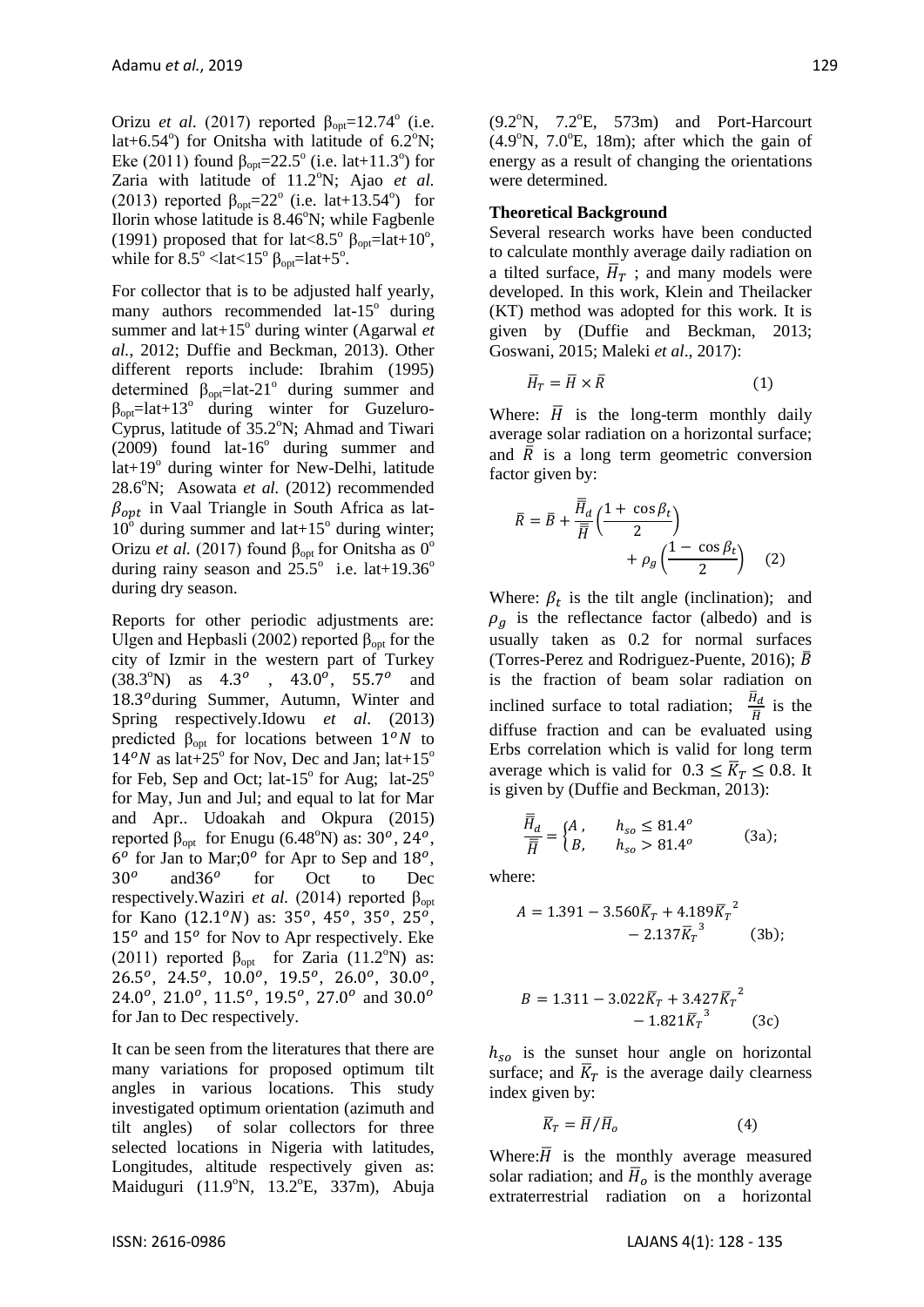surface which can be computed from the equation (Grewel and Grewel, 2004; Duffie and Beckman, 2013; Goswami, 2015):

$$
\overline{H}_o = I_{sc} \left( \frac{24}{\pi} \right) E_o \left[ \left( \frac{2\pi h_{so}}{360} \right) \sin \Phi \sin \delta + \cos \Phi \cos \delta \sin h_{so} \right]
$$
(5)

Where:  $I_{sc}$  is solar constant (solar radiation intensity received above the earth"s atmosphere at mean earths-sun distance,  $I_{sc}$  = 1367*Wm*<sup>-2</sup> ); $E_o$ ,  $\delta_s$ ,  $\Phi$  and  $h_{so}$  are the Earth"s Eccentricity Factor, Angle of declination, Latitude of the location and sunset hour angle on horizontal surfacerespectively given by (Duffie and Beckman, 2013; Goswami, 2015):

$$
E_o = 1 + 0.033 \cos(\frac{2\pi d_n}{365})\tag{6}
$$

$$
\delta_s = 23.45 \sin[2\pi(284 + d_n)/365] \tag{7}
$$

$$
h_{so} = \cos^{-1}(-\tan \delta_s \tan \phi) \tag{8}
$$

Where:  $d_n$  is the  $n^{th}$  day of the year (*J* 1; Dec. 31 = 365);  $(1 \le d_n \le 365)$ .

The fraction of beam solar radiation on inclined surface to total radiation  $\bar{B}$  is given as:

$$
\bar{B} = \frac{\cos(\Phi - \beta_t)}{d\cos(\Phi)} \left\{ \left( a - \frac{\overline{H}_d}{\overline{H}} \right) (\sin h_{ot} - h_{ot} \cos h_{st}) + \frac{b}{2} (h_{ot} + (\sin h_{ot}) (\cos h_{ot} - 2 \cos h_{st})) \right\}
$$
(9)

Where:  $h_{ot}$  sunset hour angle on horizontal surface;  $h_{st}$  sunset hour angle on sloped surface; a,  $b$  and  $d$  are the monthly average radiation to long term daily average radiation commonly known as Collares-Pereira and Rablempirical coefficients. They are evaluated as (Wong and Chow, 2001; Duffie and Beckman, 2013; Goswami, 2015):

$$
a = \left[0.4090 + 0.5016 \sin(h_{so} - \frac{\pi}{3})\right]
$$
 (10)

$$
b = 0.6609 - 0.4767 \sin\left(h_{so} - \frac{\pi}{3}\right) \tag{11}
$$

$$
d = \sin h_{so} - h_{so} \cos h_{so} \tag{12}
$$

$$
h_{st} = \cos^{-1}[-\tan \delta_s \tan(\Phi - \beta)] \quad (13)
$$

$$
h_{ot} = min \begin{cases} \cos^{-1}(-\tan \delta_s \tan \Phi) \\ \cos^{-1}[-\tan \delta_s \tan(\Phi - \beta)] \end{cases}
$$
 (14)

The "*min*" is indicating the smaller of the two expressions; while  $h_{so}$  is as shown by equation 8.

#### **METHODOLOGY**

Materials used for this work were: Global Solar Radiation Data and a Computer System with office application.

Global solar radiation data at horizontal surface for all the three locations were obtained from National Aeronautics Space Administration (NASA). The data was analysed and monthly average values are as shown in Table 1.

Table 1: Global Solar Radiation Data at Horizontal Surfaces in  $MJ/m^2$ -day

| Month       | Jan | Feb | Mar |  | Apr May Jun |                                                                               | Jul | Aug | Sep 3 | Oct | Nov | Dec               | Ave |
|-------------|-----|-----|-----|--|-------------|-------------------------------------------------------------------------------|-----|-----|-------|-----|-----|-------------------|-----|
| Maiduguri   |     |     |     |  |             | 20.20 22.68 24.12 23.83 22.90 21.49 19.55 18.50 20.05 21.20 21.02 19.26 21.22 |     |     |       |     |     |                   |     |
| Abuja       |     |     |     |  |             | 21.17 21.92 22.57 21.82 20.09 18.22 15.98 15.08 17.03 19.12 21.53 21.10 19.62 |     |     |       |     |     |                   |     |
| PortHarcort |     |     |     |  |             | 14.87 15.55 15.23 15.44 14.87 13.75 12.64 11.84 13.64 14.00                   |     |     |       |     |     | 14.33 14.94 14.25 |     |

**Source:** National Aeronautics Space Administration (NASA)

Table 2: Monthly Average Days and their Day Numbers

| Month     | Jan   | Feb           | Mar | Apr | May            | Jun | Jul | Aug | Sep | Oct | <b>Nov</b>                                           | Dec |
|-----------|-------|---------------|-----|-----|----------------|-----|-----|-----|-----|-----|------------------------------------------------------|-----|
| $ith$ Day |       | i $31+i$ 59+i |     |     |                |     |     |     |     |     | 90+i 120+i 151+i 181+i 212+i 243+i 273+i 304+i 334+i |     |
| Ave Day   | 17 16 |               |     |     | 16 15 15 11 17 |     |     | 16  | 15  | 15  | 14                                                   | 10  |
| Day No    | 17    | 47            | 75  | 105 | 135            | 162 | 198 | 228 | 258 | 288 | 318                                                  | 344 |

Source: Klein, 1977 as cited in Duffie and Beckman(2013)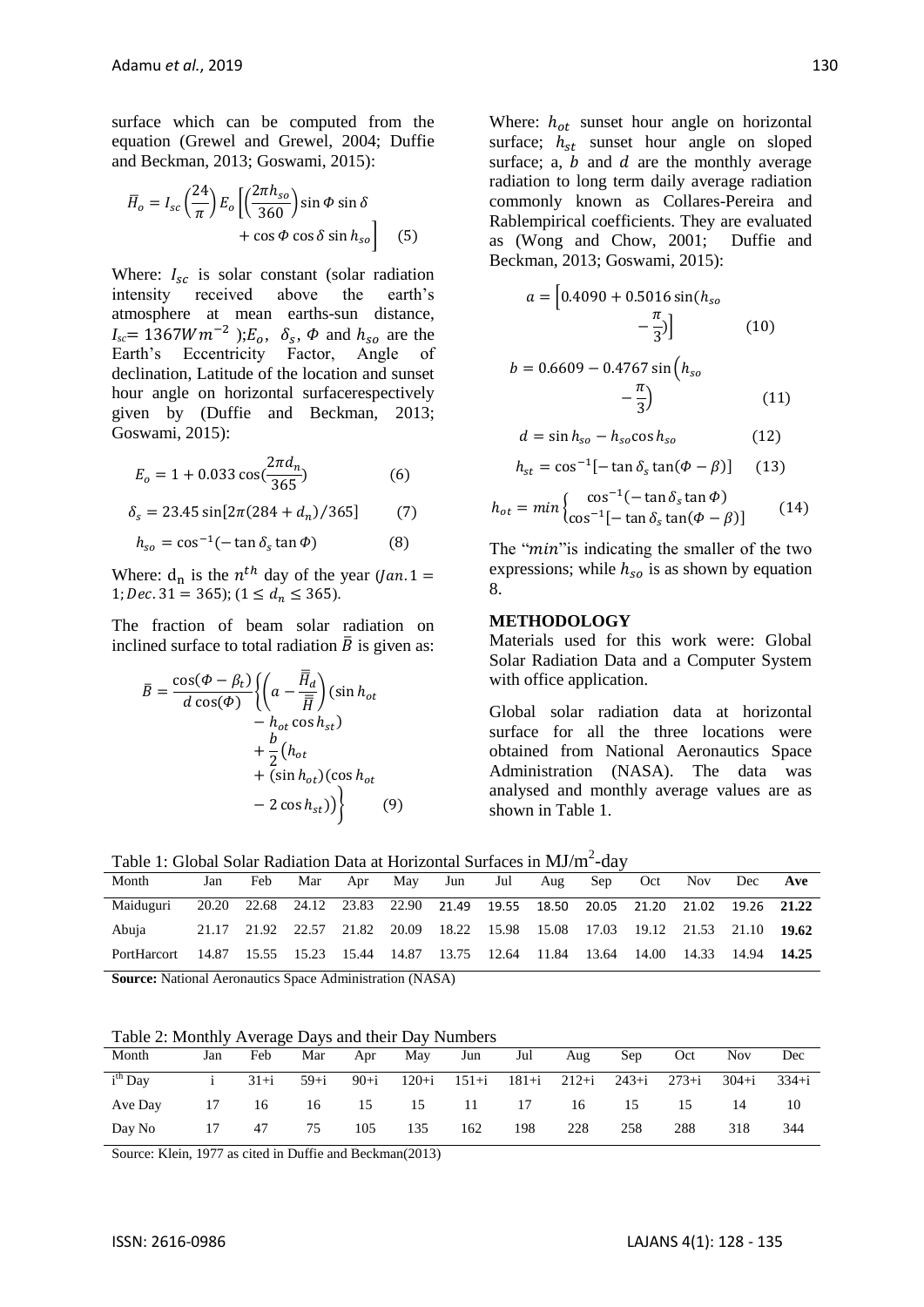For obtaining the monthly average values of some meteorological variables (declination angle, sunset hours, earth's eccentricity factor, extraterrestrial radiation, etc.), recommended average days suggested by Klein (1976) as cited in Duffie and Beckman, (2013) shown in Table 2 was adopted for this work.

Optimum tilt angles were evaluated based on various options of collector orientations as follows:

- i. Annual Optimization (Permanently fixed)
- ii. Seasonal Optimisation (Adjusted twice per annum)
	- a. Summer Months (March to August)
	- b. Winter Months (September to February)
- iii. Quarterly Optimisation (Adjusted four times per annum)
	- a. Winter (December, January, February)
	- b. Spring (March, April, May)
	- c. Summer (June, July, August)
- d. Autumn (September, October, November)
- iv. Monthly Optimization

The analysis was simplified by using a spread sheet (Microsoft Excel) in which three sheets were used for the analysis:

- i. Data base sheet: where all the data about the locations (geographical co-ordinates and solar radiation) are stored;
- ii. Manipulation sheet: where all the calculations of the meteorological variables are carried out;
- iii. Input/output sheet: where the user will select the location and the collector orientation type after which the result will be displayed on the same sheet. In this sheet, the computation was carried out using "solver-add-in" obtained from excel options as shown in Figure 1.

| Nп<br><b>LOWEL</b>       | <b>Taratter</b><br>Cennurchomi<br><b>Sources</b> | ø<br><b>Ityhein</b><br>air' | Catmethano<br>W. Postertian<br>and \$100 Europe | 年間<br>11 100<br>TIII                                                    | <b>Ya Respons</b><br>Vision | Text tir<br>firmore<br>Column<br>Dusticabel <sup>1</sup> | Data          | <b>VM</b><br>Constitute Ishard | <b><i><u>Grafyin</u></i></b> | Great Ungroup Subtistal |         | <b>PESICO DISAN PEDIA ANAVOL</b><br>and may be | 2 <sub>0</sub> Salem |  |
|--------------------------|--------------------------------------------------|-----------------------------|-------------------------------------------------|-------------------------------------------------------------------------|-----------------------------|----------------------------------------------------------|---------------|--------------------------------|------------------------------|-------------------------|---------|------------------------------------------------|----------------------|--|
| Get External Data<br>622 | $+11$                                            |                             | Connections                                     | A == IF(OR/SCS1=LO/SAS1, SCS1=LO/SAS2, SCS1=LO/SAS3), " ", SUM/ER:E20)) | Sort & Fifter               |                                                          | Dista Tools   |                                |                              |                         | Outline |                                                | hallytin             |  |
| B.                       | c<br>ō                                           |                             |                                                 | H<br>G                                                                  |                             |                                                          |               | M                              |                              |                         |         | ā                                              |                      |  |
| Select a Location        | Abula                                            |                             |                                                 |                                                                         | Annual                      |                                                          |               |                                |                              |                         |         |                                                | solver add_in        |  |
| Optim_Option             | Annual                                           |                             |                                                 |                                                                         |                             |                                                          |               |                                |                              |                         |         |                                                | menu                 |  |
| Lititude                 | 9.2 N                                            |                             |                                                 | Inclination angle                                                       | 5.00                        |                                                          |               |                                |                              |                         |         |                                                |                      |  |
| Longitude                | 7.2 E                                            |                             |                                                 | Azimuth angle                                                           | ä.                          |                                                          |               |                                |                              |                         |         |                                                |                      |  |
| Altitude                 | 573 m                                            |                             |                                                 | Reflectivity                                                            | 0.2                         |                                                          |               |                                |                              |                         |         |                                                |                      |  |
|                          | SOLAR RADIATION @                                |                             |                                                 |                                                                         |                             |                                                          |               |                                |                              |                         |         | Targeted cell                                  |                      |  |
|                          | HORIZONTAL                                       | TILTED                      |                                                 |                                                                         |                             |                                                          |               |                                |                              |                         |         | adress                                         |                      |  |
|                          | Mi/m2-day                                        |                             | <b>Spitt</b>                                    |                                                                         | <b>Solver Parameters</b>    |                                                          |               |                                |                              |                         |         |                                                |                      |  |
| Jan                      | 21.17                                            | 21.90                       | 0.73                                            |                                                                         | Set Target Cell:<br>95322   |                                                          |               |                                | Salve                        |                         |         | Radio button                                   |                      |  |
| Feb                      | 21.92                                            | 22.33                       | 0.41                                            |                                                                         |                             |                                                          |               |                                |                              |                         |         |                                                |                      |  |
| Mar                      | 22.57<br>21.82                                   | 22.61<br>21.50              | 0.04                                            | Equal To:                                                               | By Changing Cells:          |                                                          |               |                                | Close                        |                         |         | for nmaximum                                   |                      |  |
| Apr<br>May               | 20.09                                            | 19.57                       | (0.32)<br>(0.52)                                | 493-009                                                                 |                             |                                                          |               |                                |                              |                         |         | Adress of cells                                |                      |  |
| Jun.                     | 18.22                                            | 17.67                       | (0.54)                                          |                                                                         |                             |                                                          |               |                                |                              |                         |         |                                                |                      |  |
| Jul                      | 15.98                                            | 15.58                       | [0.40]                                          |                                                                         | Subject to the Constraints: |                                                          |               |                                | Options.                     |                         |         | to be adjusted                                 |                      |  |
| Aug                      | 15.08                                            | 14.83                       | (0.25)                                          |                                                                         |                             |                                                          | add           |                                |                              |                         |         |                                                |                      |  |
| Sep                      | 17.03                                            | 16.93                       | (0.10)                                          |                                                                         |                             |                                                          | <b>Owner</b>  |                                |                              |                         |         |                                                |                      |  |
| Oct                      | 19.12                                            | 19.31                       | 0.20                                            |                                                                         |                             |                                                          |               |                                | Reset All                    |                         |         |                                                |                      |  |
| Nov                      | 31.53                                            | 22.15                       | 0.66                                            |                                                                         |                             |                                                          | <b>Quiete</b> |                                | tinio                        |                         |         |                                                |                      |  |
| Dec                      | 21.10                                            | 21.94                       | 0.85                                            |                                                                         |                             |                                                          |               |                                |                              |                         |         |                                                |                      |  |
|                          |                                                  |                             |                                                 |                                                                         |                             |                                                          |               |                                |                              |                         |         |                                                |                      |  |
| Total                    | 235.62                                           | ******<br>236.38            | 0.37                                            |                                                                         |                             |                                                          |               |                                |                              |                         |         |                                                | Targeted cell to     |  |
|                          |                                                  |                             |                                                 |                                                                         |                             |                                                          |               |                                |                              |                         |         |                                                | be maximize          |  |
|                          |                                                  |                             |                                                 |                                                                         |                             |                                                          |               |                                |                              |                         |         |                                                |                      |  |

Figure 1: Determination of Optimum Orientation using Solver add-in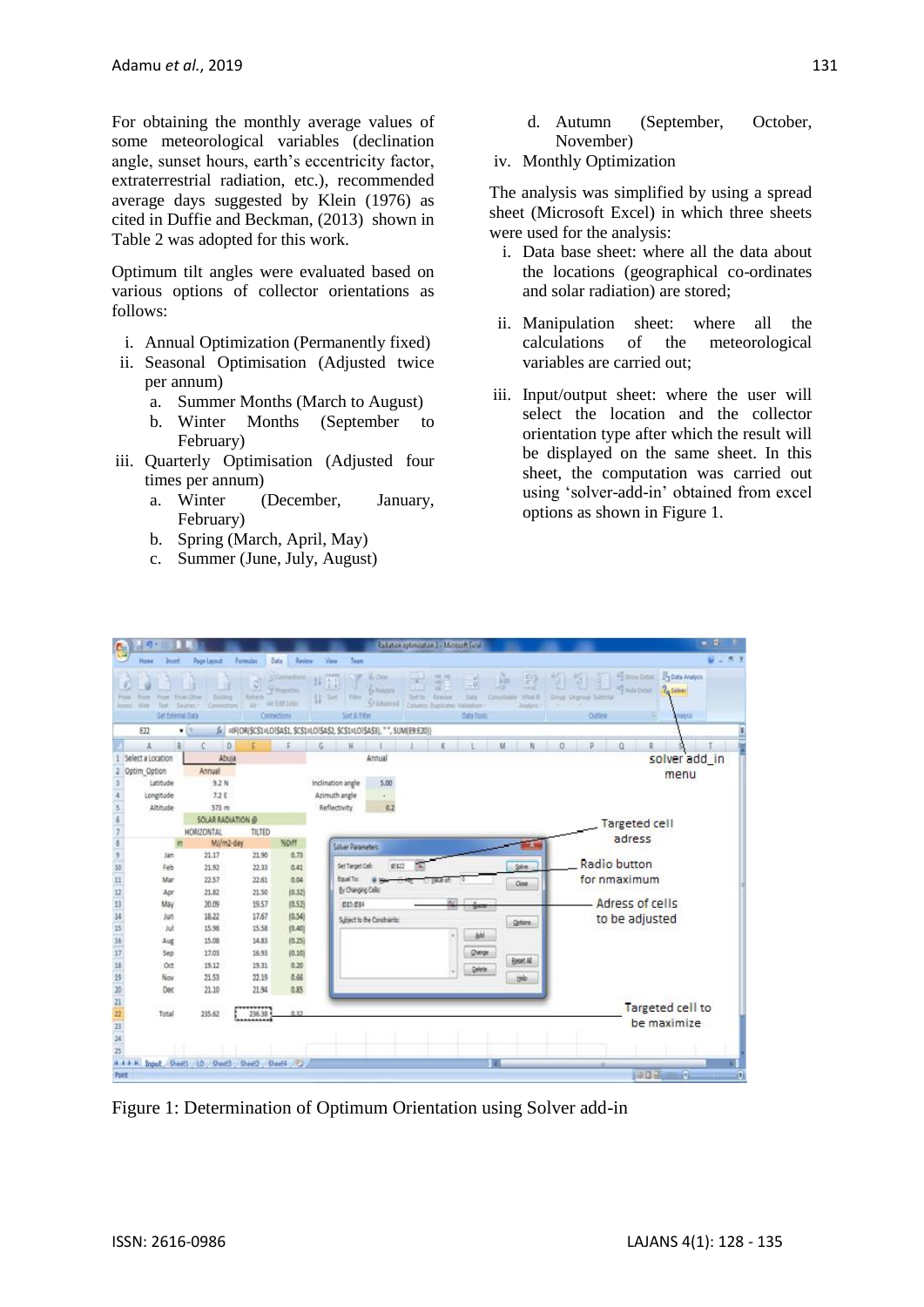#### **RESULTS AND DISCUSSIONS**

Results of the analysis showed that if the collectors are to be fixed permanently, the best orientation is the collectors to face southward tilted at  $13.8^{\circ}$  (i.e. lat $+4.5^{\circ}$ ),  $13.7^{\circ}$  (i.e. lat $+1.9^{\circ}$ ) and  $6.0^{\circ}$ (i.e. lat+1.1°) for Maiduguri (11.9°N), Abuja  $(9.18^{\circ}N)$  and Port Harcourt  $(4.9^{\circ}N)$ respectively. From the result, it can be deduced that, for collectors that are to be fixed permanently, the optimum optimum tilt angle should be slightly greater than the latitude of the location.

Global solar radiation obtained based on permanently fixed collector at the optimum orientations are as shown in Table 3.

From global solar radiation data obtained at horizontal surface for the locations (Table 1), as expected, Maiduguri which is among the semi-arid areas has the highest average solar radiation of  $21.22 \text{MJ/m}^2$ -day (5.89 kWh/m<sup>2</sup>day); while Port Harcourt which is among the coastal region has least average solar radiation of  $14.25 \text{MJ/m}^2$ -day (3.96 kWh/m<sup>2</sup>-day).

Comparing Table 1 with Table 3, it can be seen that when a collector is to be fixed permanently at the optimum tilt angle, there is decrease of solar radiation in the months of Apr to Aug but increase in the remaining months; but the net effect is increase in daily average of 0.45, 0.40 and  $0.06 MJ/m^2$ -day representing 2.10%, 2.05% and 0.40% as compared to that available at horizontal surface for Maiduguri, Abuja and Port Harcourt respectively.

For collectors that are to be adjusted halfyearly, results for optimum orientation and the corresponding global solar radiation available are as shown in Table 4 and Table 5 respectively.

Table 3: Global Solar Radiation Data based on Annual Optimum Orientation in  $MJ/m^2$ -day

| Month                                                                                     | Jan | Feb | Mar |  | Apr May Jun Jul Aug Sep Oct Nov                                               |  |  | Dec | Ave |
|-------------------------------------------------------------------------------------------|-----|-----|-----|--|-------------------------------------------------------------------------------|--|--|-----|-----|
| Maiduguri 22.78 24.55 24.75 23.12 21.30 19.65 18.13 17.74 20.08 22.45 23.49 21.96 21.67   |     |     |     |  |                                                                               |  |  |     |     |
| Abuja                                                                                     |     |     |     |  | 23.61 23.41 22.93 21.05 18.68 16.72 14.90 14.47 16.92 19.95 23.76 23.87 20.02 |  |  |     |     |
| PortHarcort 15.37 15.87 15.29 15.26 14.49 13.34 12.32 11.68 13.61 14.19 14.74 15.52 14.31 |     |     |     |  |                                                                               |  |  |     |     |

| Table 4: Half-Yearly Optimum Tilt Angles for the Locations |  |
|------------------------------------------------------------|--|
|                                                            |  |

| Location      | Latitude         | Sep to Feb<br>(Winter months)                | Mar to Aug<br>(Summer months)    |
|---------------|------------------|----------------------------------------------|----------------------------------|
| Maiduguri     | $11.9^{\circ}$ N | $31.6^{\circ}$ (i.e. lat+19.7°)              | $-7.8^\circ$ (i.e. lat-19.7°)    |
| Abuja         | $9.18^{\circ}$ N | $30.0^{\circ}$ (i.e. lat+20.8 <sup>o</sup> ) | $-8.8^\circ$ (i.e. lat-18.0°)    |
| Port-Harcourt | $4.9^{\circ}N$   | $21.2^{\circ}$ (i.e. lat+16.3°)              | $-11.6^{\circ}$ (i.e. lat-16.5°) |

| Table 5: Global Solar Radiation based on Collectors Adjusted Half-Yearly in MJ/m <sup>2</sup> -day |  |  |  |  |
|----------------------------------------------------------------------------------------------------|--|--|--|--|
|                                                                                                    |  |  |  |  |

| Month                                                                                     |  | Jan Feb Mar Apr May Jun Jul Aug Sep Oct Nov Dec Ave                           |  |  |  |  |  |
|-------------------------------------------------------------------------------------------|--|-------------------------------------------------------------------------------|--|--|--|--|--|
| Maiduguri 24.58 25.32 23.30 23.79 23.38 22.15 20.02 18.62 18.91 22.62 25.09 23.96 22.65   |  |                                                                               |  |  |  |  |  |
| Abuja                                                                                     |  | 25.15 23.85 21.84 21.84 20.59 18.83 16.39 15.20 15.97 19.89 25.04 25.77 20.86 |  |  |  |  |  |
| PortHarcort 16.14 16.15 14.81 15.50 15.30 14.29 13.01 11.95 13.13 14.22 15.31 16.46 14.69 |  |                                                                               |  |  |  |  |  |

From Table 4, it can be seen that collectors whose orientations are to be changed half yearly, for the month of Sep-Feb (Winter), the collectors are to be oriented southward at optimum angle ( $β<sub>op</sub>$ ) of about 16<sup>°</sup> to 21<sup>°</sup> above the latitudes of the locations; while for the month of Mar-Aug (Summer),  $\beta_{op}$  collectors are to be oriented northward at  $\beta_{op}$  of about 16<sup>o</sup> to 20<sup>°</sup> less than the latitudes of the locations.

Comparing Table 1 with Table 5, it can be seen that when a collector is to be changed half yearly, there is decrease of solar radiation in the months of Mar and Sep but increase in the remaining months; but the net effect is increase in daily average of 1.43, 1.24 and 0.44 MJ/m<sup>2</sup>-day representing  $6.72\%$ ,  $6.34\%$ and 3.08% as compared to that available at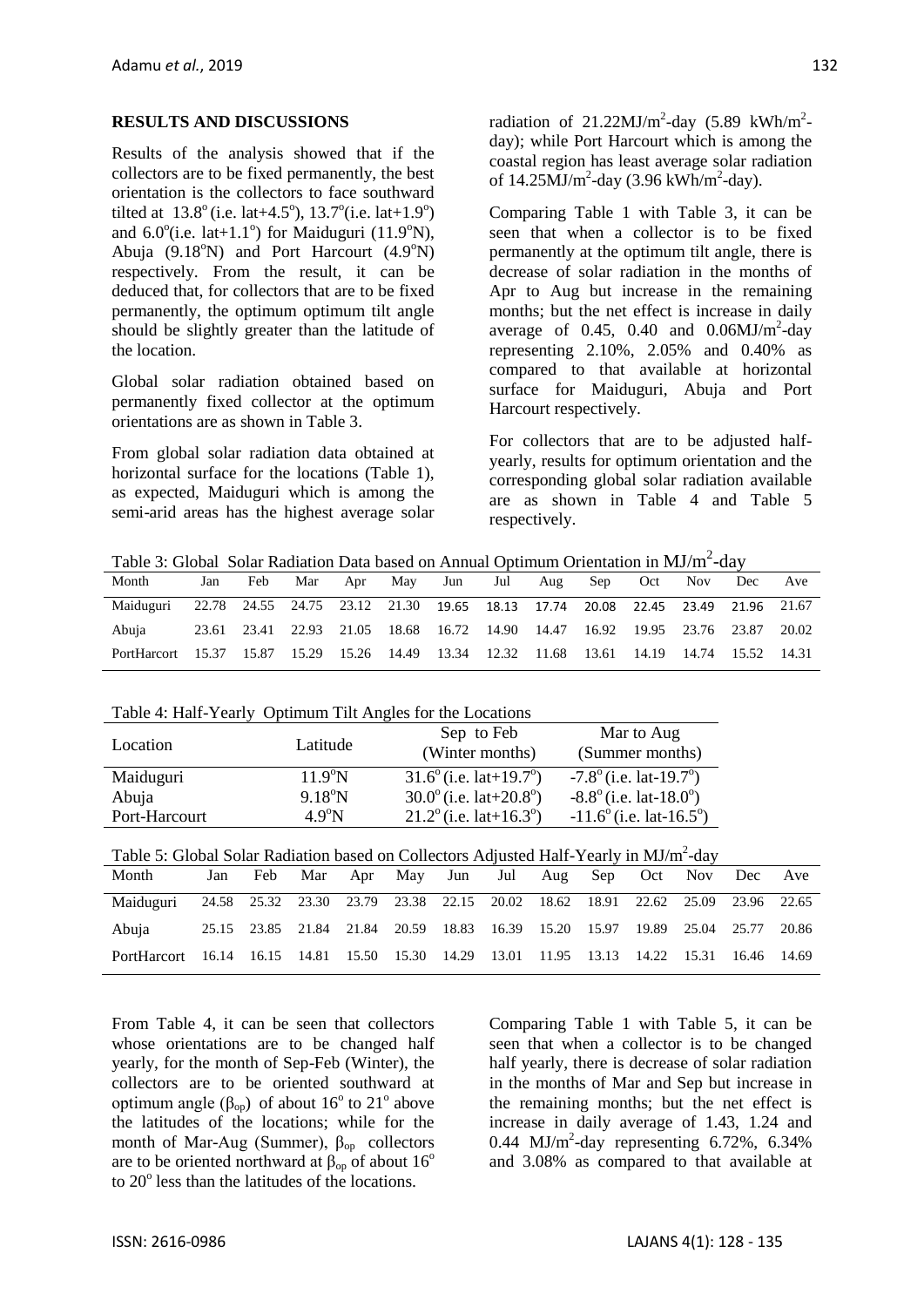horizontal surface for Maiduguri, Abuja and Port Harcourt respectively.

For collectors that are to be adjusted quarterly: Dec-Feb(winter), Mar-May(spring), Jun-Aug(summer), and Sep-Nov(autumn); results for optimum orientation and the corresponding global solar radiation available are as shown in Table 6 and Table 7 respectively.

It can be seen from Table 6 that for a collector whose orientation is to be changed quarterly: for the month of Sep-Nov (Autumn),  $\beta_{op}$  is about  $10^{\circ}$  to  $13^{\circ}$  above the latitudes of the location; for the month of Dec-Feb (Winter),  $\beta_{op}$  is about 22<sup>o</sup> to 26<sup>o</sup> above the latitudes of the location; for the month of Mar-May (Spring),  $\beta_{op}$  is about 11<sup>°</sup> to 13<sup>°</sup> less than the latitudes of the locations; for the month of JunAug (Summer),  $\beta_{op}$  is about 23<sup>°</sup> to 28<sup>°</sup> less than the latitudes of the locations.

Comparing Table 1 with Table 7, it can be seen that when a collector is to be adjusted quarterly, there is increase of solar radiation in all the months with the exception of Mar and the net effect is increase in daily average of 1.55, 1.34 and 0.49  $MJ/m^2$ -day representing 7.30%, 6.85% and 3.43% as compared to that available at horizontal surface for Maiduguri, Abuja and Port Harcourt respectively.

Results for optimum orientation and the corresponding global solar radiation available for collectors that are to be adjusted monthly are as shown in Table 8 and Table 9 respectively.

Table 6: Quarterly Optimum Tilt Angles for the Locations

| ------ -- ---------- |                                            |                                            |                                               |                                           |
|----------------------|--------------------------------------------|--------------------------------------------|-----------------------------------------------|-------------------------------------------|
| Locations            | Dec-Feb (winter)                           | Mar-May (spring)                           | $Jun - Aug$ (summer)                          | $Sep - Nov (Autumn)$                      |
| Maiduguri            | $37.3^{\circ}$ (i.e. lat $+25.4^{\circ}$ ) | $-0.9^\circ$ (i.e. lat-12.8 <sup>o</sup> ) | $-16.4^{\circ}$ (i.e. lat-28.0 <sup>o</sup> ) | $24.9^\circ$ (i.e. lat+13.0°)             |
| Abuja                | $35.2^{\circ}$ (i.e. lat $+26.0^{\circ}$ ) | $-2.8^\circ$ (i.e. lat-12.0°)              | $-17.0^{\circ}$ (i.e. lat-26.2°)              | $23.0^{\circ}$ (i.e. lat+13.8°)           |
| Port Harcourt        | $26.7^{\circ}$ (i.e. lat $+21.8^{\circ}$ ) | $-6.5^{\circ}$ (i.e. lat-11.4°)            | $-17.8^{\circ}$ (i.e. lat-22.7°)              | $14.6^{\circ}$ (i.e. lat $+9.7^{\circ}$ ) |

Table 7: Available Solar Radiation based on Quarterly Optimum Tilt Angles in  $MJ/m^2$ -day

| Month                                                             | Jan | Feb | Mar | Apr | May | Jun                                                                     | Jul | Aug | Sep | Oct         | <b>Nov</b>                 | Dec   | Ave     |
|-------------------------------------------------------------------|-----|-----|-----|-----|-----|-------------------------------------------------------------------------|-----|-----|-----|-------------|----------------------------|-------|---------|
| Maiduguri                                                         |     |     |     |     |     | 24.76 25.17 24.05 23.84 22.97 22.54 20.23                               |     |     |     |             | 18.48  19.50  22.75  24.71 | 24.22 | 22.77   |
| Abuja                                                             |     |     |     |     |     | 25.31 23.69 22.38 21.86 20.29 19.13 16.54 15.10 16.48 20.06 24.69 26.03 |     |     |     |             |                            |       | 20.96   |
| PortHarcort 16.22 16.07 15.04 15.53 15.16 14.42 13.08 11.89 13.41 |     |     |     |     |     |                                                                         |     |     |     | 14.29 15.15 |                            | 16.61 | - 14.74 |

#### Table 8: Monthly Optimum Tilt Angles for the Locations

| Month       | Lat         | Jan | Feb                  | Mar | Apr | May | Jun                                                                                                                                      | Jul | Aug                             | Sep         | Oct                                                        | <b>Nov</b>     | Dec            |
|-------------|-------------|-----|----------------------|-----|-----|-----|------------------------------------------------------------------------------------------------------------------------------------------|-----|---------------------------------|-------------|------------------------------------------------------------|----------------|----------------|
| Maiduguri   |             |     |                      |     |     |     | $11.9^{\circ}$ 39.8° $29.9^{\circ}$ 14.8° $-2.8^{\circ}$ $-15.8^{\circ}$ $-21.1^{\circ}$ $-17.9^{\circ}$ $-7.7^{\circ}$                  |     |                                 |             | $7.3^{\circ}$ $24.5^{\circ}$ $37.6^{\circ}$ $42.2^{\circ}$ |                |                |
| Abuia       |             |     |                      |     |     |     | $9.2^{\circ}$ $37.5^{\circ}$ $26.8^{\circ}$ $11.9^{\circ}$ $-5.0^{\circ}$ $-17.2^{\circ}$ $-21.9^{\circ}$ $-18.3^{\circ}$ $-8.8^{\circ}$ |     |                                 |             | $4.6^{\circ}$ $20.9^{\circ}$ $35.0^{\circ}$ $40.4^{\circ}$ |                |                |
| PortHarcort | $4.9^\circ$ |     | $28.8^{\circ}$ 19.3° |     |     |     | $6.5^{\circ}$ $-7.4^{\circ}$ $-18.2^{\circ}$ $-22.3^{\circ}$                                                                             |     | $-19.1^{\circ}$ $-10.2^{\circ}$ | $1.0^\circ$ | $14.4^\circ$                                               | $25.8^{\circ}$ | $31.6^{\circ}$ |

Table 9: Available Solar Radiation based on Monthly Optimum Tilt Angles in  $MJ/m^2$ -day

| Month       | Jan   | Feb | Mar | Apr                     | May                                 | Jun   | Jul   | Aug   | Sep   | Oct                     | <b>Nov</b>              | Dec         | Ave |
|-------------|-------|-----|-----|-------------------------|-------------------------------------|-------|-------|-------|-------|-------------------------|-------------------------|-------------|-----|
| Maiduguri   |       |     |     |                         | 24.78 25.33 24.75 23.85 23.56 22.60 |       | 20.24 | 18.62 | 20.17 | 22.75 25.20 24.29 23.01 |                         |             |     |
| Abuja       |       |     |     |                         | 25.33 23.88 22.93 21.88 20.75 19.18 |       | 16.54 | 15.20 | 17.06 |                         | 20.07 25.12 26.12 21.17 |             |     |
| PortHarcort | 16.23 |     |     | 16.16 15.29 15.53 15.37 |                                     | 14.45 | 13.08 | 11.96 | 13.65 | 14.29                   | 15.35                   | 16.65 14.83 |     |

From Table 8, it can be seen that for a collector that is to be adjusted monthly, the values for  $β<sub>op</sub>$  are positives for the months of Sep to Feb and negative for the months of Apr to Aug.; which implies that the collector should be oriented southwards and northwards during the months of Sep to Feb and Apr to Aug respectively.

Comparing Table 1 with Table 9, it can be seen that when a collector is to be adjusted monthly, there is increase of solar radiation in all the months and the net effect is increase in daily average of 1.79, 1.55 and  $0.58$  MJ/m<sup>2</sup>day representing 8.44%, 7.91% and 4.10% as compared to that available at horizontal surface for Maiduguri, Abuja and Port Harcourt respectively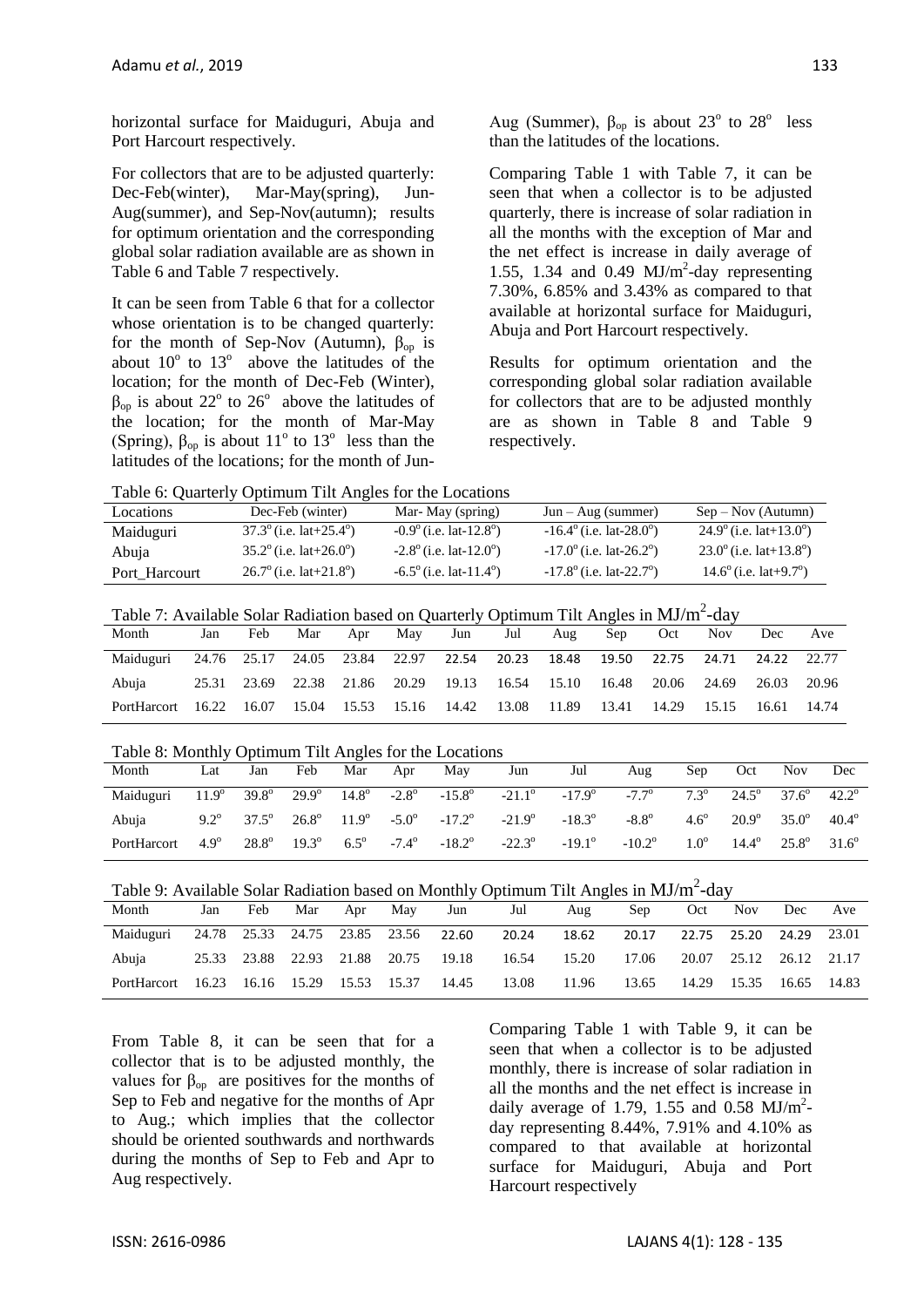### **Conclusion**

The analysis for determination of optimum orientation for solar collectors indicate that collectors that are to be fixed permanently, the best orientation for all the locations is to face southward tilted at an angle slightly above the latitudes of the locations. However, for collectors that are to be adjusted periodically, the best orientation is southward during the winter months( September to February) and northward during the summer months (March to August) tilted at variable angle depending on the frequency and period of the adjustments.

The results show that effect of tilt is more at places far away from the equator as compared to places very close to the equator. From the results obtained, it can be concluded that adjustment of solar collectors periodically at optimum orientation results in increase in the availability of global solar radiation and the availability increases with frequency of adjustment. A gain of up to  $1.79$  MJ/m<sup>2</sup>-day can be obtained above that available on horizontal surface, therefore it is advisable to adjust the orientation of a collector to its optimum orientations on monthly or quarterly basis where possible.

It can be recommended that if it is not possible to be changing the orientation of the solar collector, the tilt angle of the critical month (i.e. the month with the greatest demand as compared to the available radiation in the month) should be used where possible. It is also recommended that in situations where changing the tilt angle result in extra cost of the material, it is advisable to compare the extra cost with the additional energy obtainable before making final decision.

# **REFERENCES**

- Agarwal, A.; Vashishtha, V. K. and Mishra, S. N. (2012). Solar Tilt Measurement of Array for Building Application and Error Analysis. *International Journal of Renewable Energy Research*, 2(4), 781- 789.
- Ahmad, M. J. and Tiwari, G. N. (2009). Optimization of Tilt Angle for Solar Collector to Receive Maximum Radiation. *The Open Renewable Energy Journal*, 2(1), 19-24.
- Ajao, K.R.; Ambali, R.M. and Mahmoud, M.O.(2013) Determination of the Optical Tilt Angle for Solar Photovoltaic Panel in Ilorin, *Nigeria. Journal of Engineering Science and Technology Review*, 6(1), 87- 90.
- Argungu, G.M. and Dabai, K.A. (2017). Reliability Analysis of the ongoing 10MW Electricity Generation from Wind in Katsina State, Nigeria. *International Journal of Scientific Research and Engineering (IJASRE)*, 3 (11) , 55-64.
- Asowata, O.; Swart, J. and Pienaar, C. (2012). Optimum Tilt Angles for Photovoltaic Panels during Winter months in the Vaal Triangle, South Africa. *Smart Grid and Renewable Energy*, 3(1), 119-125.
- Dike, V. N.; Chineke, T. C.; Nwofor, O. K. and Okoro, U. K. (2012). Optimal Angles for Harvesting Solar Electricity in some African Cities. Renewable Energy, 39(1), 433-439.
- Dike, V. N.; Opara-Nestor, C. A.; Amaechi, J. N.; Dike, D. O. and Chineke, T. C. (2017) Solar PV System Utilisation in Nigeria: Failures and Possible Solutions. The Pacific Journal of Science and Technology, 18(1), 51-61.
- Duffie, J. A. & Beckman, W. A. (2013) *Solar Engineering of Thermal Processes* (4<sup>th</sup>) Ed.). John Willey & Sons inc., Hoboken, New Jersey, U.S.A.
- Ekadewi, A. H.; Djatmiko, I. and Prabowo (2013). The Optimal Tilt Angle of a Solar Collector. *Elsevier: Energy Procedia*, 32(1), 166-175.
- Eke, A.B.(2011) Prediction of Optimum Angle of Inclination for Flat Plate Solar Collector in Zaria, Nigeria. *Agricultural Engineering International CIGR Journal*, 13(4), 1-11.
- El-Sebaii, A. A.; Al-Hazmi, F. S.; Al-Ghamdi, A. A. and Yaghmour, S. J. (2010). Global, Direct and Diffuse Solar Radiation on Horizontal and Tilted Surfaces in Jeddah, Saudi Arabia. *Science Direct: Applied Energy,* 87(1), 568-576.
- Fagbenle, R.L.(1991) Optimum Collector Tilt Angles and Annual Global Radiation for